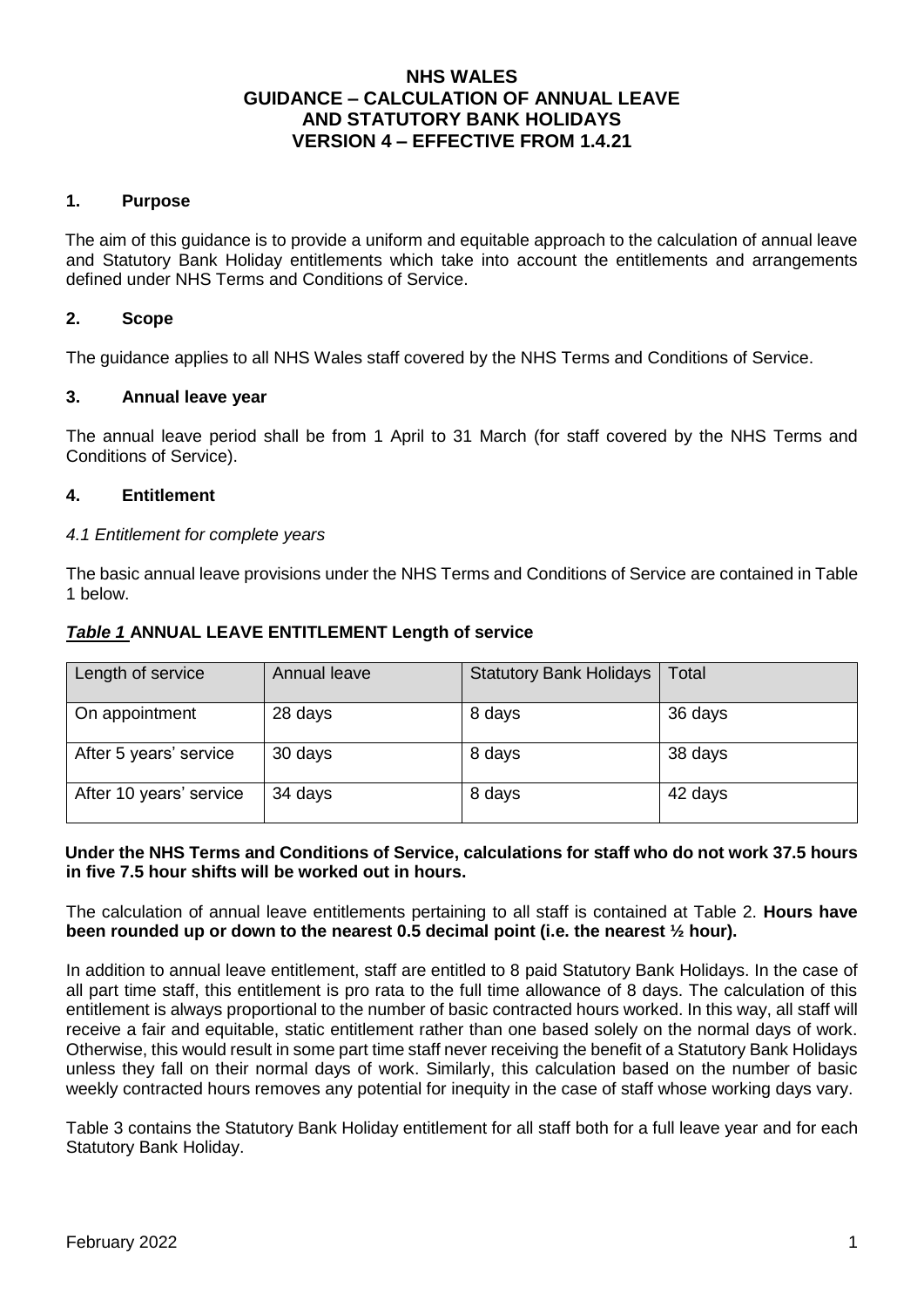**To calculate an employee's total leave entitlement inclusive of Statutory Bank Holidays, Tables 2 and 3 should be added together. They are shown separately so that the composition of an employee's full entitlement is clear.** 

### 4.2 *Entitlement on joining*

All new members of staff will be entitled to annual leave plus Statutory Bank Holidays in the year of joining the NHS, on a pro-rata basis.

Annual leave entitlement for part years can be calculated using Tables 2+3 but this must be pro rata to the number of days in the leave year since joining. **Annual leave is calculated based on days in post rather than completed months.** 

The Statutory Bank Holiday hours entitlement will be based on the number of Statutory Bank Holidays remaining in the current leave year from the date of joining.

Example 1: A member of staff works 25 hours per week, their joining date is 1 October 2022 and they are new to the NHS:

Their annual leave entitlement for a full leave year would be 180 hours (as per Tables 2+3). As they started on 1 October, they are entitled to 6 months' of annual leave ie 6/12ths of 140 hours (Table 2) which is 70 hours' annual leave. Statutory Bank Holiday hours must be added to this. This total will vary depending upon where the Statutory Bank Holidays fall during the calendar year and for the purposes of this example, there are 3 Statutory Bank Holidays remaining in the leave year. Therefore, using Table 3, 3 Statutory Bank Holidays x 5 hours per Statutory Bank Holiday = 15 hours.

So the total leave entitlement for the part leave year will be 70hrs +15hrs = 85 hours to be taken by 31 March.

Where someone starts part way through a month the leave would be calculated based on the remaining days in the year.

Example 2: A member of staff works 30 hours per week, their joining date is 20 June 2022 and they have over 10 years' experience in the NHS:

Their annual leave entitlement for a full leave year would be 252 hours (as per Tables 2+3). As they started on 20 June, they are entitled to annual leave for the remaining 9 months and 11 days in the leave year which is 285 days, ie 285/365 of 204 hours (Table 2) which is 159.5 hours' annual leave. Statutory Bank Holiday hours must be added to this. This total will vary depending upon where the Statutory Bank Holidays fall during the calendar year and for the purposes of this example, there are 4 Statutory Bank Holidays remaining in the leave year. Therefore, using Table 3, 4 Statutory Bank Holidays x 6 hours per Statutory Bank Holiday = 24 hours.

So the total leave entitlement for the part leave year will be 159.5hrs + 24hrs = 183.5 hours to be taken by 31 March.

### *4.3 Entitlement on changing contracted hours*

Where staff change their contracted hours, this will result in a re-calculation of their annual leave entitlement based on completed months on the new and the old contracted hours to give the full year entitlement. The expectation is that where staff change their contracted hours part way through a month they should not lose entitlement. Therefore, in these cases the entitlement for the first month will be calculated on the basic weekly contracted hours that they predominantly worked for that initial month.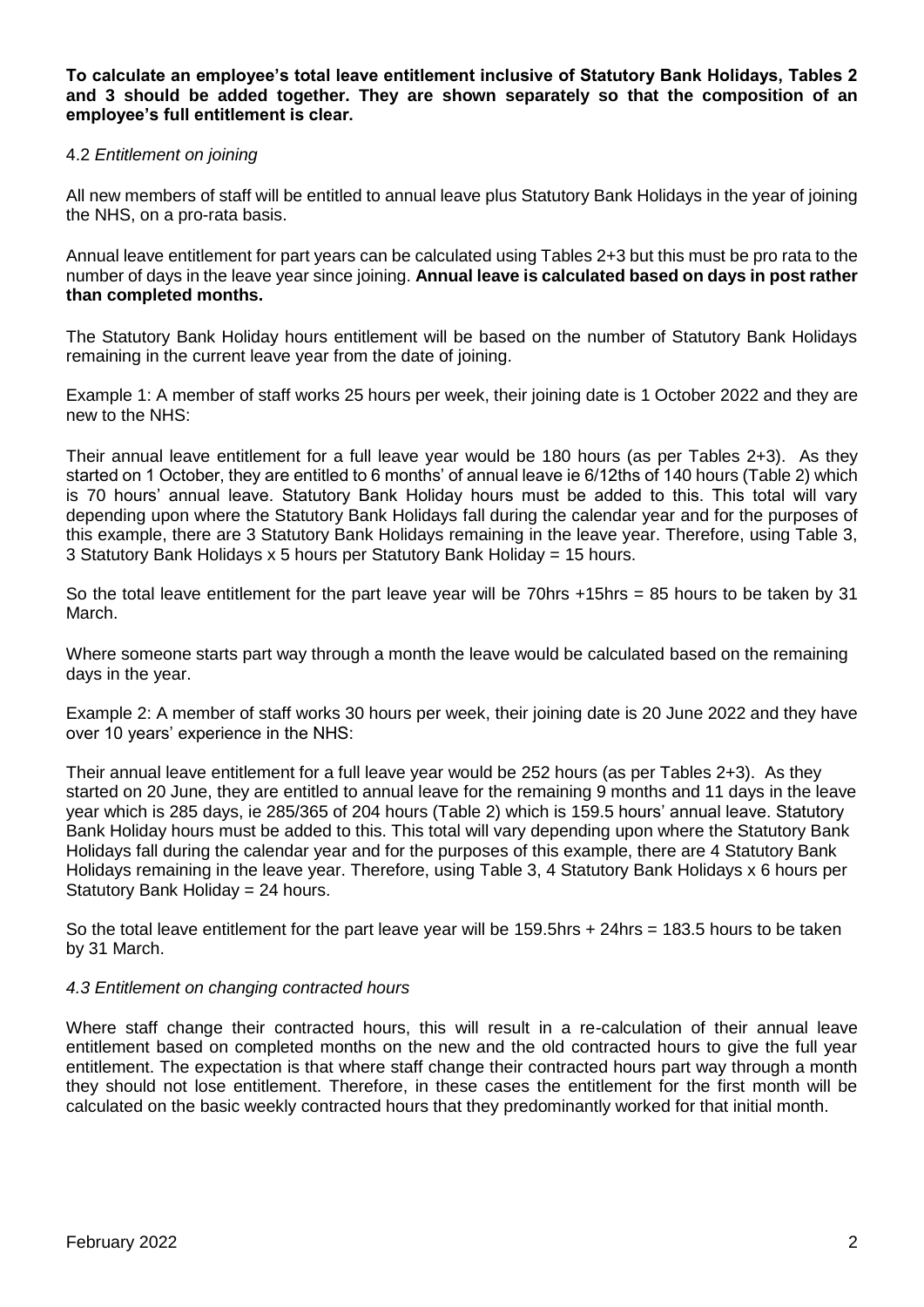# **5. Bank Holidays**

## *5.1 Statutory Bank Holidays*

A Statutory Bank Holiday is defined as a period of normal duty that **starts** within the period of 24 hours from midnight to midnight.

Full time staff will be entitled to all paid Statutory Bank Holidays in the leave year. All part time staff are entitled to Statutory Bank Holidays pro rata to the full time allowance.

### **The 8 Statutory Bank Holidays in the year are:**

| Christmas Day              | <b>Boxing Day</b>   | New Year's Day |
|----------------------------|---------------------|----------------|
| Good Friday                | Easter Monday       | May Day        |
| <b>Spring Bank Holiday</b> | August Bank Holiday |                |

#### *5.2 Examples of calculating Bank Holiday entitlement*

**Example:** Employee B works 30 hours per week. They would normally work 7.5 hours on a Monday and have over 10 years' service. They are required to work on May Bank Holiday so their leave entitlement remains intact as this day has been worked and not been taken off as leave. If they are not required to work on August Bank Holiday, 7.5 hours will be deducted from their total leave entitlement of 252 hours  $(Tables 2+3)$ .

On each and every occasion a member of staff takes paid time off on a Statutory Bank Holiday as part of their basic week, the appropriate deduction of their normal basic working hours for that day will be made from their overall entitlement (i.e. Tables 2+3 combined) . Where operationally possible and subject to mutual agreement, a member of staff may change their days of working during a Statutory Bank Holiday week and therefore retain their leave entitlement in respect of the Statutory Bank Holiday. This can then be taken as time off at another time.

**Example:** Employee C is not required to work on May Bank Holiday. Their normal contracted hours of work are 18 per week. They would normally work 6 hours on a Monday and they have less than 5 years service. So, using the above principle, 6 hours will be deducted from their total entitlement of 130 hours (Tables 2+3)

**Example:** Employee D works 30 hours per week. They would normally work 7.5 hours on a Monday and have over 10 years' service. They are required to work on May Bank Holiday so their leave entitlement remains intact as this day has been worked and not been taken off as leave. If they are not required to work on August Bank Holiday, 7.5 hours will be deducted from their total leave entitlement of 252 hours (Tables 2+3).

It is suggested, in the case of staff who are **never** required to work on any Statutory Bank Holidays that fall on a normal working day, that at the beginning of the leave year, Managers and staff may find it helpful to make the appropriate total Bank Holidays deduction (using Table 3) so that the balance of leave entitlement is identified and recorded. Clearly, this deduction cannot be made if the employee's working days/hours vary.

### *5.3 Arrangements when there are more or less than 8 Bank Holidays in a leave year*

There will be some years when more (or less) than 8 Statutory Bank Holidays fall within the leave year simply because Statutory Bank Holidays follow the calendar year and the Easter Bank Holidays can be in either March or April. In these circumstances the Statutory Bank Holiday entitlement should be increased or reduced accordingly at the beginning of the leave year and the Hourly Entitlement on each Bank Holiday as it occurs in Table 3 should be used to increase or reduce the entitlement in any on year accordingly.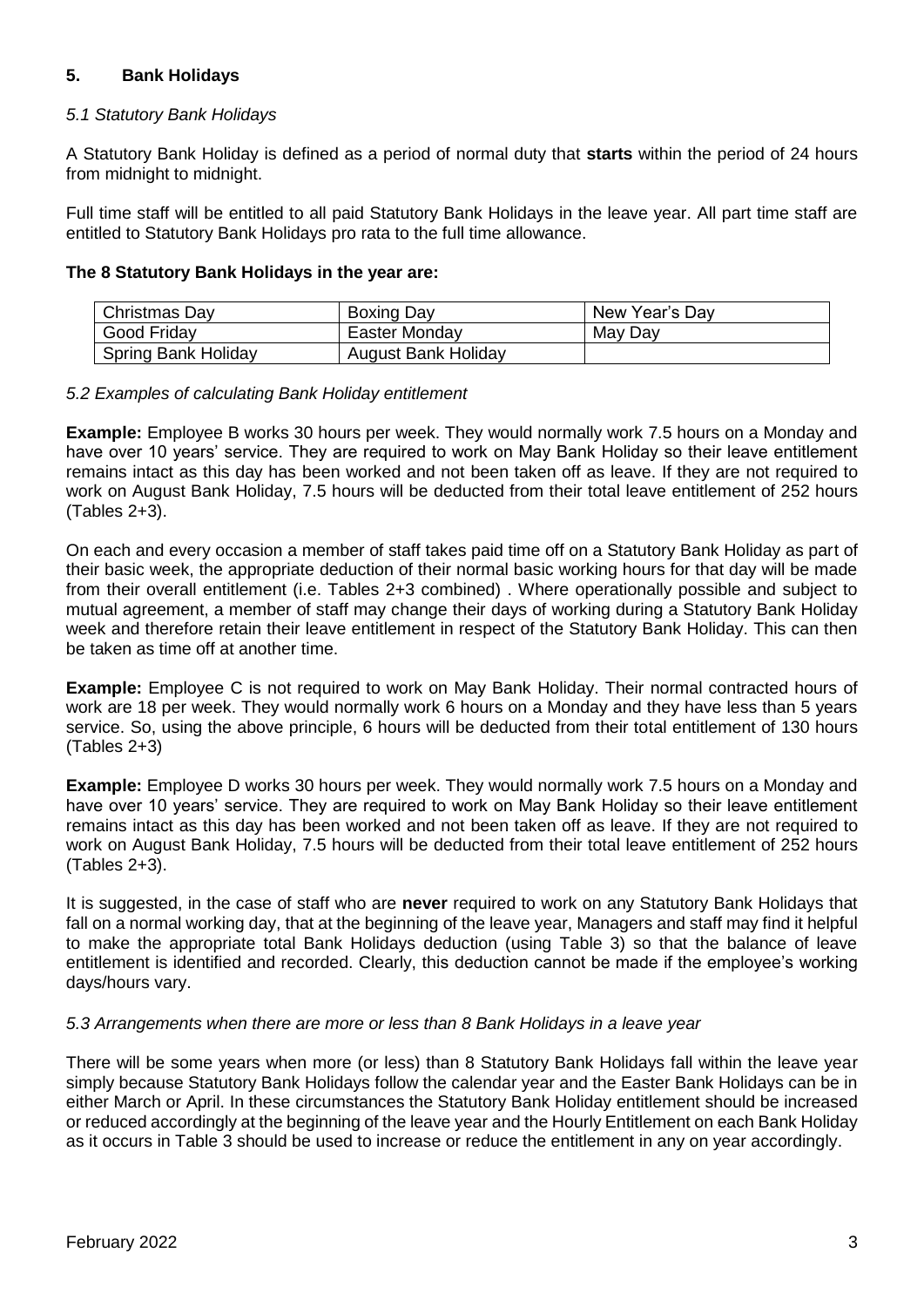| <b>Leave Year</b> | <b>Good Friday</b> | <b>Easter</b><br><b>Monday</b> | <b>Good Friday</b> | <b>Easter</b><br><b>Monday</b> | <b>Total</b><br>No. of<br><b>B/Hs in Leave</b><br>Year |
|-------------------|--------------------|--------------------------------|--------------------|--------------------------------|--------------------------------------------------------|
| 2022/23           | 15 April 2022      | 18 April 2022                  |                    |                                | 8                                                      |
| 2023/24           | 7 April 2023       | 10 April 2023                  | 29 March 2024      |                                | 9                                                      |
| 2024/25           |                    | 1 April 2024                   |                    |                                | 7                                                      |
| 2025/26           | 18 April 2025      | 21 April 2025                  |                    |                                | 8                                                      |
| 2026/27           | 3 April 2026       | 6 April 2026                   | 26 March 2027      | 29 March 2027                  | 10                                                     |
| 2027/28           |                    |                                |                    |                                | 6                                                      |
| 2028/29           | 14 April 2028      | 17 April 2028                  | 30 March 2029      |                                | 9                                                      |
| 2029/30           |                    | 2 April 2029                   |                    |                                | 7                                                      |
| 2030/31           | 19 April 2030      | 22 April 2030                  |                    |                                | 8                                                      |
| 2031/32           | 11 April 2031      | 14 April 2031                  | 26 March 2032      | 29 March 2032                  | 10                                                     |
| 2032/33           |                    |                                |                    |                                | 6                                                      |

There are also occasions when an additional Bank Holiday may occur during the year e.g. for a royal occasion and the "*Hourly Entitlement on each Bank Holiday as it occurs*" column in Table 3 should similarly be used to increase the annual eave entitlement.

# **6. Term Time Working**

Annual leave for staff who work during school term time only must be calculated on a pro rata basis for part time staff. Term time staff are typically expected to take their annual leave and bank holiday entitlement during school holidays.

# **Method of Calculation**

*The method of calculation is based on:*

*A = Actual number of weeks contracted work per annum divided by*

*B = Actual number of weeks in year (52.143) minus number of weeks annual leave and Bank Holidays per annum*

*Multiplied by*

*C= Number of contracted hours per week*

*The following examples are based on the contractual entitlements in accordance with NHS Terms and Conditions:*

*Example 1 is based on an individual who works for 39 weeks of the year and is entitled to 28 days' annual leave plus 8 Bank Holidays (7.2 weeks) as if they worked the whole time during the year.*

*A = Actual number of weeks contracted work per annum (39) divided by*

*B = Actual number of weeks in year (52.143) minus number of weeks annual leave and Bank Holidays per annum leave per annum(7.2) = 44.943*

*Multiplied by*

*C= Number of contracted hours per week (37.5)*

*A/B x C = hours payable*

# *Therefore:*

*39 (A)/ 44.943(B) \* 37.5 (C) = 32.54 hours payable for 52 weeks of the year*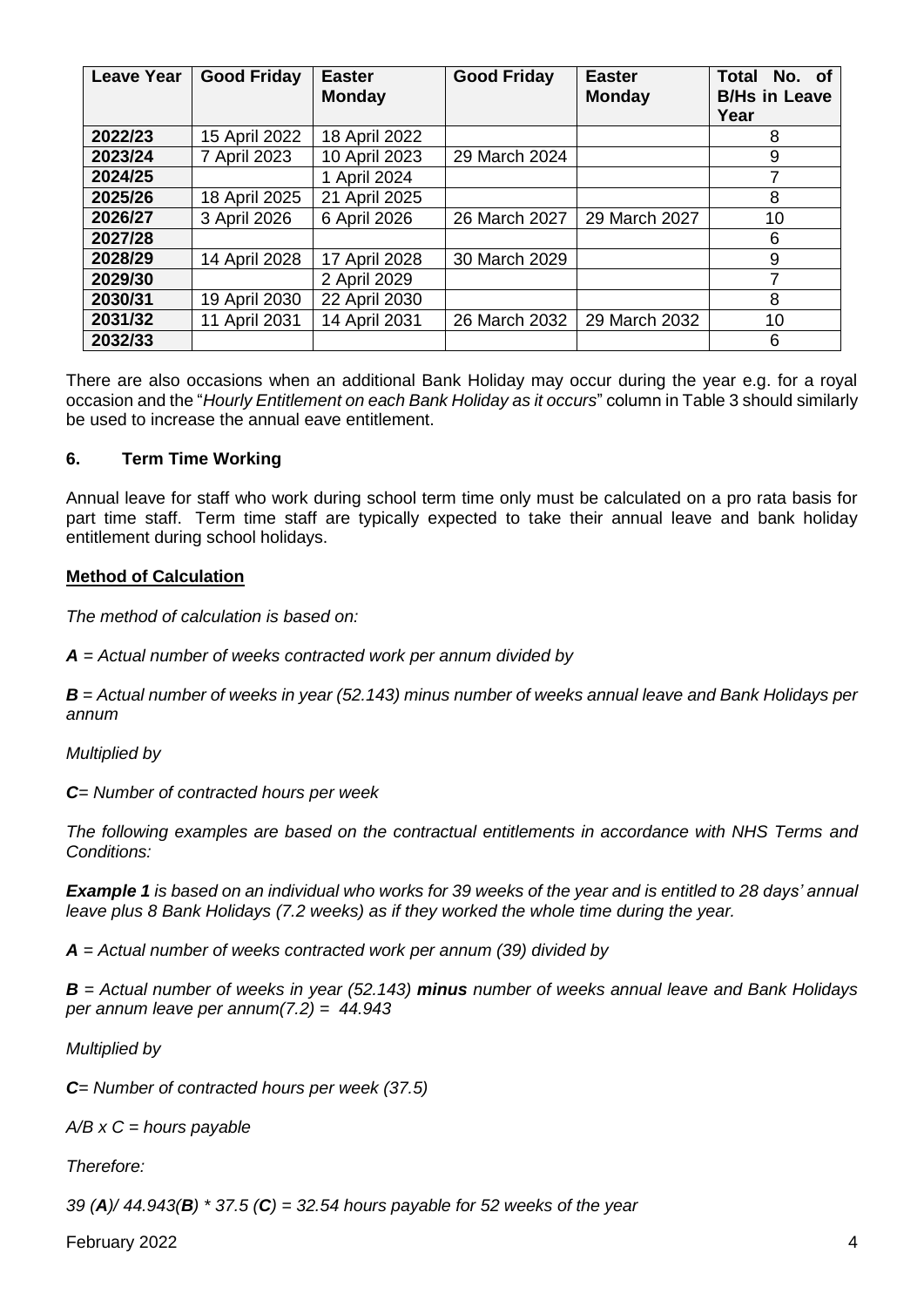*Example 2 is based on an individual who works 39 weeks of the year and is entitled to 30 days' annual leave plus 8 Bank Holidays (7.6 weeks) as if they worked the whole time during the year.*

*A = Actual number of weeks contracted work per annum (39) divided by*

*B = Actual number of weeks in year (52.143) minus number of weeks annual leave and Bank Holidays per annum leave per annum(7.6) = 44.543*

*Multiplied by*

*C= Number of contracted hours per week:*

*A/B x C = hours payable Therefore: 39 (A)/ 44.543(B) \* 37.5 (C) = 32.83 hours payable for 52 weeks of the year*

*Example 3 is based on an individual who works 39 weeks of the year and is entitled to 34 days' annual leave plus 8 Bank Holidays (8.4 weeks) as if they worked the whole time during the year.*

*A = Actual number of weeks contracted work per annum (39) divided by B = Actual number of weeks in year (52.143) minus number of weeks annual leave and Bank Holidays per annum leave per annum(8.4) = 43.743*

*Multiplied by*

*C= Number of contracted hours per week(37.5):*

*A/B x C = hours payable Therefore: 39 (A)/ 43.743 (B) \* 37.5 (C) = 33.43 hours payable for 52 weeks of the year*

#### **7. Entitlement on Leaving**

Staff who leave will receive their annual leave entitlement as per Table 2 calculated based on the number of days spent in employment, less any annual leave taken.

Example: A member of staff starts on 37.5 hours per week with an NHS Wales employer on 10 October 2022 and moves to another employer with effect from on 14 March 2023. It is their first NHS employment and their full year's leave entitlement would therefore be 210 hours plus bank holidays.

When they leave, they have been employed for:

22 days in October 30 days in November 31 Days in December 31 Days in January 28 days in February 13 days in March

They have therefore spent 155 days in employment, and their annual leave entitlement is therefore 155/365 x 210

= 89 hours basic, plus 22.5 hours for the three bank holidays on Christmas Day, Boxing Day and New Year's Day 2022/23 as these have fallen during their period of employment.

Total entitlement therefore = 111.5 hours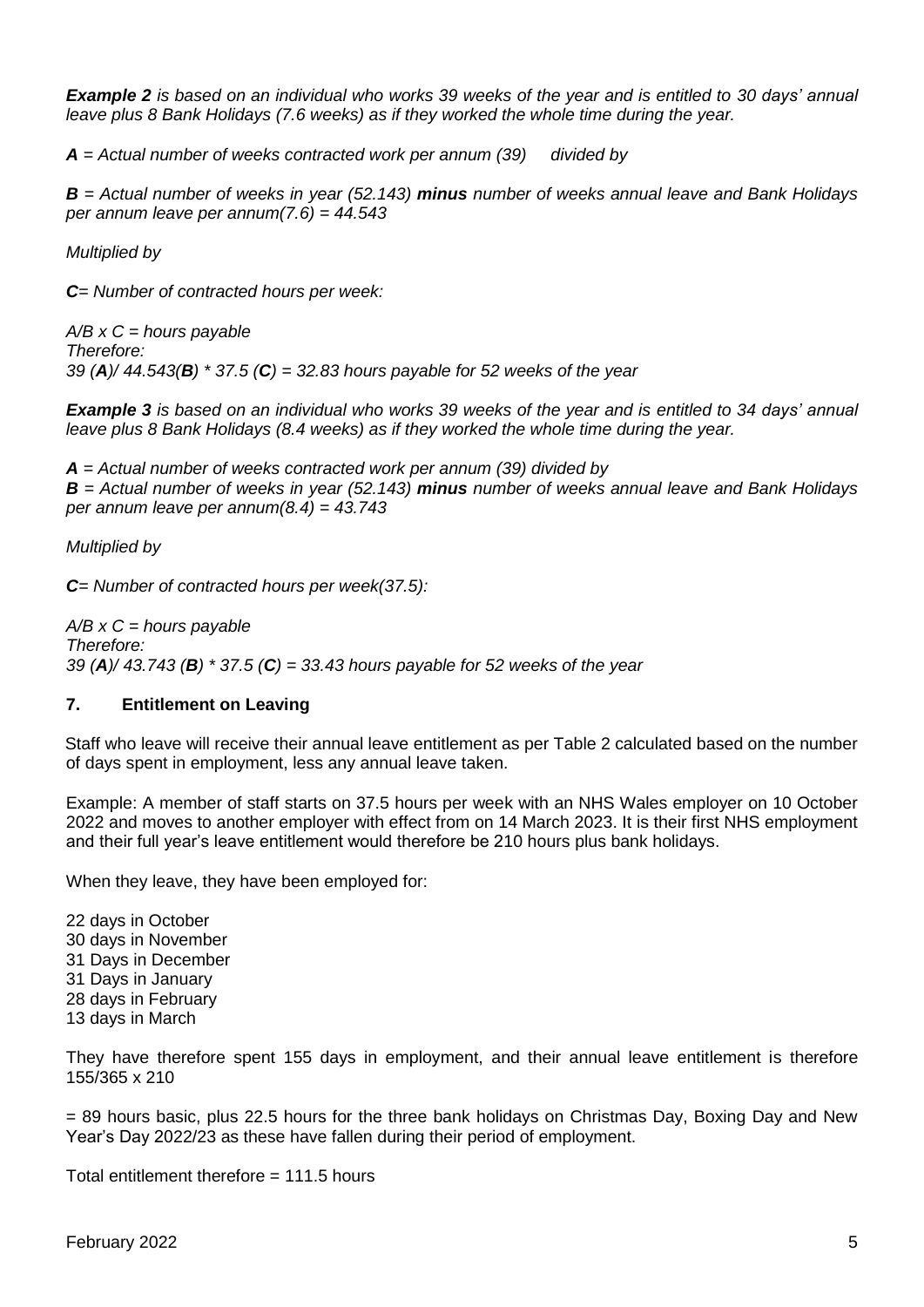# *TABLE 2***: AGENDA FOR CHANGE: ANNUAL LEAVE ENTITLEMENT FOR COMPLETE YEARS EXCLUSIVE OF STATUTORY BANK HOLIDAYS**

**Formula: Weekly contracted hours/5 x no. of annual leave days' entitlement.**

|               | <b>WEEKLY BASIC</b><br><b>CONTRACTED HOURS</b> | ON<br><b>APPOINTMENT</b> | <b>AFTER 5 YEARS'</b><br><b>SERVICE</b> | <b>AFTER 10 YEARS'</b><br><b>SERVICE</b> |
|---------------|------------------------------------------------|--------------------------|-----------------------------------------|------------------------------------------|
|               |                                                | 28 DAYS                  | <b>30 DAYS</b>                          | <b>34 DAYS</b>                           |
| <b>HOURS</b>  | <b>FTE</b>                                     |                          | <b>HOURS EQUIVALENT:</b>                |                                          |
| 37.5          | 1.00                                           | 210.0                    | 225                                     | 255.0                                    |
| 37.0          | 0.99                                           | 207.0                    | 222                                     | 251.5                                    |
| 36.5          | 0.97                                           | 205.5                    | 219                                     | 248.0                                    |
| 36.0          | 0.96                                           | 201.5                    | 216                                     | 245.0                                    |
| 35.5          | 0.95                                           | 199.0                    | 213                                     | 241.5                                    |
| 35.0          | 0.93                                           | 196.0                    | 210                                     | 238.0                                    |
| 34.5          | 0.92                                           | 193.0                    | 207                                     | 234.5                                    |
| 34.0          | 0.91                                           | 190.5                    | 204                                     | 231.0                                    |
| 33.5          | 0.89                                           | 187.5                    | 201                                     | 228.0                                    |
| 33.0          | 0.88                                           | 185.0                    | 198                                     | 224.5                                    |
| 32.5          | 0.87                                           | 182.0                    | 195                                     | 221.0                                    |
| 32.0          | 0.85                                           | 179.0                    | 192                                     | 217.5                                    |
| 31.5          | 0.84                                           | 176.5                    | 189                                     | 214.0                                    |
| 31.0          | 0.83                                           | 173.5                    | 186                                     | 211.0                                    |
| 30.5          | 0.81                                           | 171.0                    | 183                                     | 207.5                                    |
| 30.0          | 0.80                                           | 168.0                    | 180                                     | 204.0                                    |
| 29.5          | 0.79                                           | 165.0                    | 177                                     | 200.5                                    |
| 29.0          | 0.77                                           | 162.5                    | 174                                     | 197.0                                    |
| 28.5          | 0.76                                           | 159.5                    | 171                                     | 194.0                                    |
| 28.0          | 0.75                                           | 157.0                    | 168                                     | 190.5                                    |
| 27.5          | 0.73                                           | 154.0                    | 165                                     | 187.0                                    |
| 27.0          | 0.72                                           | 151.0                    | 162                                     | 183.5                                    |
| 26.5          | 0.71                                           | 148.5                    | 159                                     | 180.0                                    |
| 26.0          | 0.69                                           | 145.5                    | 156                                     | 177.0                                    |
| 25.5          | 0.68                                           | 143.0                    | 153                                     | 173.5                                    |
|               |                                                |                          | 150                                     |                                          |
| 25.0<br>24.5  | 0.67<br>0.65                                   | 140.0<br>137.0           | 147                                     | 170.0<br>166.5                           |
|               |                                                |                          | 144                                     |                                          |
| 24.0          | 0.64                                           | 134.5                    |                                         | 163.0                                    |
| 23.5<br>23.0  | 0.63<br>0.61                                   | 131.5                    | 141<br>138                              | 160.0                                    |
| 22.5          | 0.60                                           | 129.0<br>126.0           | 135                                     | 156.5<br>153.0                           |
|               | 0.59                                           | 123.0                    | 132                                     | 149.5                                    |
| 22.0<br>21.5  | 0.57                                           | 120.5                    | 129                                     | 146.0                                    |
| 21.0          | 0.56                                           | 117.5                    | 126                                     | 143.0                                    |
| 20.5          | 0.55                                           | 115.0                    | 123                                     | 139.5                                    |
| 20.0          | 0.53                                           | 112.0                    | 120                                     | 136.0                                    |
| 19.5          | 0.52                                           | 109.0                    | 117                                     | 132.5                                    |
|               |                                                |                          |                                         |                                          |
| 19.0<br>18.75 | 0.51                                           | 106.5                    | 114                                     | 129.0                                    |
| 18.5          | 0.50<br>0.49                                   | 105.0<br>103.5           | 112.5<br>111                            | 127.5<br>126.0                           |
|               |                                                |                          |                                         |                                          |
| 18.0          | 0.48<br>0.47                                   | 101.0                    | 108                                     | 122.5                                    |
| 17.5          |                                                | 98.0                     | 105                                     | 119.0                                    |
| 17.0          | 0.45                                           | 95.0                     | 102                                     | 115.5                                    |
| 16.5<br>16.0  | 0.44<br>0.43                                   | 92.5<br>89.5             | 99<br>96                                | 112.0<br>109.0                           |
| 15.5          | 0.41                                           | 87.0                     | 93                                      | 105.5                                    |
|               |                                                |                          |                                         |                                          |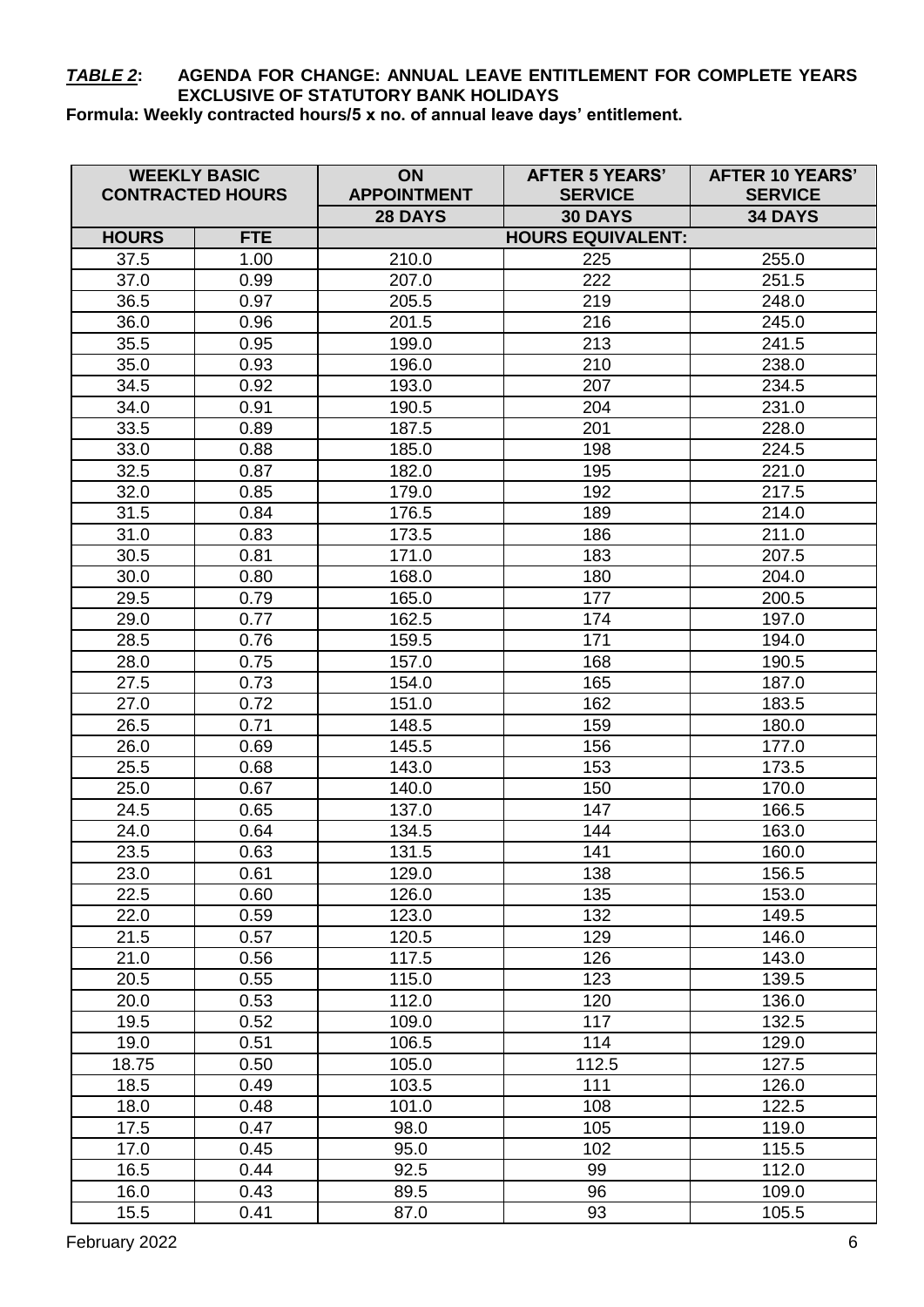| <b>WEEKLY BASIC</b><br><b>CONTRACTED HOURS</b> |            | ON<br><b>APPOINTMENT</b>  | <b>AFTER 5 YEARS'</b><br><b>SERVICE</b> | <b>AFTER 10 YEARS'</b><br><b>SERVICE</b> |
|------------------------------------------------|------------|---------------------------|-----------------------------------------|------------------------------------------|
|                                                |            | 28 DAYS<br><b>30 DAYS</b> |                                         | <b>34 DAYS</b>                           |
| <b>HOURS</b>                                   | <b>FTE</b> | <b>HOURS EQUIVALENT:</b>  |                                         |                                          |
| 15.0                                           | 0.40       | 84.0                      | 90                                      | 102.0                                    |
| 14.5                                           | 0.39       | 81.0                      | 87                                      | 98.5                                     |
| 14.0                                           | 0.37       | 78.5                      | 84                                      | 95.0                                     |
| 13.5                                           | 0.36       | 75.5                      | 81                                      | 92.0                                     |
| 13.0                                           | 0.35       | 73.0                      | 78                                      | 88.5                                     |
| 12.5                                           | 0.33       | 70.0                      | 75                                      | 85.0                                     |
| 12.0                                           | 0.32       | 67.0                      | $\overline{72}$                         | 81.5                                     |
| 11.5                                           | 0.31       | 64.5                      | 69                                      | 78.0                                     |
| 11.0                                           | 0.29       | 61.5                      | 66                                      | 74.5                                     |
| 10.5                                           | 0.28       | 59.0                      | 63                                      | 71.5                                     |
| 10.0                                           | 0.27       | 56.0                      | 60                                      | 68.0                                     |
| 9.5                                            | 0.25       | 53.0                      | $\overline{57}$                         | 64.5                                     |
| 9.0                                            | 0.24       | 50.5                      | 54                                      | 61.0                                     |
| 8.5                                            | 0.23       | 47.5                      | 51                                      | 58.0                                     |
| 8.0                                            | 0.21       | 45.0                      | 48                                      | 54.5                                     |
| 7.5                                            | 0.20       | 42.0                      | 45                                      | 51.0                                     |
| 7.0                                            | 0.19       | 39.0                      | 42                                      | 47.5                                     |
| 6.5                                            | 0.17       | 36.5                      | 39                                      | 44.0                                     |
| 6.0                                            | 0.16       | 33.5                      | 36                                      | 41.0                                     |
| 5.5                                            | 0.15       | 31.0                      | 33                                      | 37.5                                     |
| 5.0                                            | 0.13       | 28.0                      | 30                                      | 34.0                                     |
| 4.5                                            | 0.12       | 25.0                      | 27                                      | 30.5                                     |
| 4.0                                            | 0.11       | 22.5                      | 24                                      | 27.0                                     |
| 3.5                                            | 0.09       | 19.5                      | 21                                      | 24.0                                     |
| 3.0                                            | 0.08       | 17.0                      | 18                                      | 20.5                                     |
| 2.5                                            | 0.07       | 14.0                      | 15                                      | 17.0                                     |
| 2.0                                            | 0.05       | 11.0                      | 12                                      | 13.5                                     |
| 1.5                                            | 0.04       | 8.5                       | $\boldsymbol{9}$                        | 10                                       |
| 1.0                                            | 0.03       | 5.5                       | $6\phantom{1}$                          | 7.0                                      |
| 0.5                                            | 0.01       | 3.0                       | 3                                       | 3.5                                      |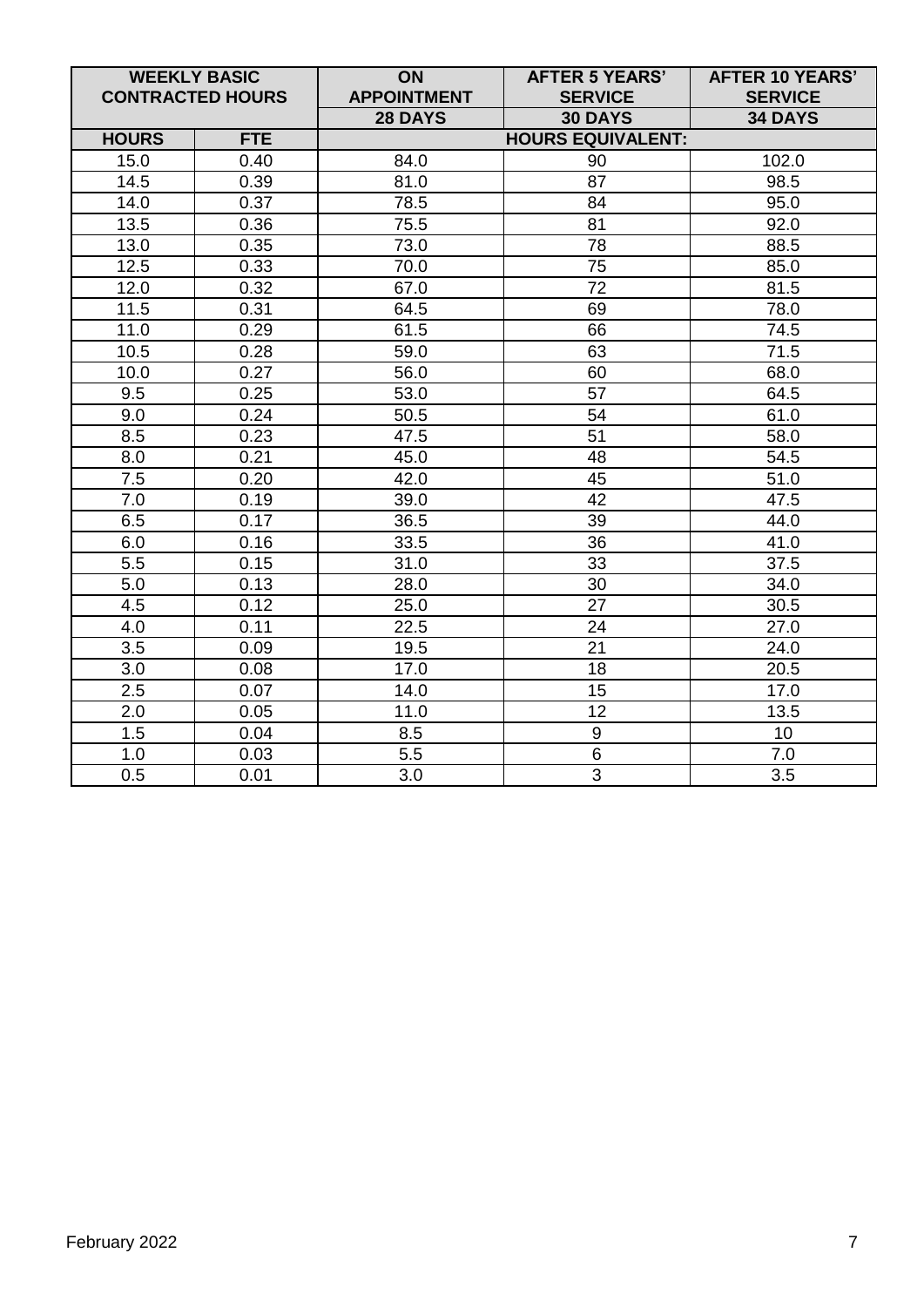## **Table 3: AGENDA FOR CHANGE: CALCULATION OF STATUTORY BANK HOLIDAY ENTITLEMENT – (FOR 8 BANK HOLIDAYS IN A YEAR) Formula: Weekly contracted hours/5 x no. of Bank holidays**

| <b>WEEKLY BASIC</b><br><b>CONTRACTED HOURS</b> |            | <b>HOURLY ENTITLEMENT FOR</b><br><b>FULL LEAVE YEAR</b> | <b>HOURLY ENTITLEMENT ON</b><br><b>EACH BANK HOLIDAY AS IT</b><br><b>OCCURS</b> |  |
|------------------------------------------------|------------|---------------------------------------------------------|---------------------------------------------------------------------------------|--|
| <b>HOURS</b>                                   | <b>FTE</b> | <b>(8 BANK HOLIDAYS)</b>                                |                                                                                 |  |
| 37.5                                           | 1.00       | 60.0                                                    | 7.5                                                                             |  |
| 37.0                                           | 0.99       | 59.0                                                    | 7.4                                                                             |  |
| 36.5                                           | 0.97       | 58.5                                                    | 7.3                                                                             |  |
| 36.0                                           | 0.96       | 57.5                                                    | 7.2                                                                             |  |
| 35.5                                           | 0.95       | 57.0                                                    | 7.1                                                                             |  |
| 35.0                                           | 0.93       | 56.0                                                    | 7.0                                                                             |  |
| 34.5                                           | 0.92       | 55.0                                                    | 6.9                                                                             |  |
| 34.0                                           | 0.91       | 54.5                                                    | 6.8                                                                             |  |
| 33.5                                           | 0.89       | 53.5                                                    | 6.7                                                                             |  |
| 33.0                                           | 0.88       | 53.0                                                    | 6.6                                                                             |  |
| 32.5                                           | 0.87       | 52.0                                                    | 6.5                                                                             |  |
| 32.0                                           | 0.85       | 51.0                                                    | 6.4                                                                             |  |
| 31.5                                           | 0.84       | 50.5                                                    | 6.3                                                                             |  |
| 31.0                                           | 0.83       | 49.5                                                    | 6.2                                                                             |  |
| 30.5                                           | 0.81       | 49.0                                                    | 6.1                                                                             |  |
| 30.0                                           | 0.80       | 48.0                                                    | 6.0                                                                             |  |
| 29.5                                           | 0.79       | 47.0                                                    | 5.9                                                                             |  |
| 29.0                                           | 0.77       | 46.5                                                    | 5.8                                                                             |  |
| 28.5                                           | 0.76       | 45.5                                                    | 5.7                                                                             |  |
| 28.0                                           | 0.75       | 45.0                                                    | 5.6                                                                             |  |
| 27.5                                           | 0.73       | 44.0                                                    | 5.5                                                                             |  |
| 27.0                                           | 0.72       | 43.0                                                    | 5.4                                                                             |  |
| 26.5                                           | 0.71       | 42.5                                                    | 5.3                                                                             |  |
| 26.0                                           | 0.69       | 41.5                                                    | 5.2                                                                             |  |
| 25.5                                           | 0.68       | 41.0                                                    | 5.1                                                                             |  |
| 25.0                                           | 0.67       | 40.0                                                    | 5.0                                                                             |  |
| 24.5                                           | 0.65       | 39.0                                                    | 4.9                                                                             |  |
| 24.0                                           | 0.64       | 38.5                                                    | 4.8                                                                             |  |
| 23.5                                           | 0.63       | 37.5                                                    | 4.7                                                                             |  |
| 23.0                                           | 0.61       | 37.0                                                    | 4.6                                                                             |  |
| 22.5                                           | 0.60       | 36.0                                                    | 4.5                                                                             |  |
| 22.0                                           | 0.59       | 35.0                                                    | 4.4                                                                             |  |
| 21.5                                           | 0.57       | 34.5                                                    | 4.3                                                                             |  |
| 21.0                                           | 0.56       | 33.5                                                    | 4.2                                                                             |  |
| 20.5                                           | 0.55       | 33.0                                                    | 4.1                                                                             |  |
| 20.0                                           | 0.53       | 32.0                                                    | 4.0                                                                             |  |
| 19.5                                           | 0.52       | 31.0                                                    | 3.9                                                                             |  |
| 19.0                                           | 0.51       | 30.5                                                    | 3.8                                                                             |  |
| 18.75                                          | 0.50       | 30.0                                                    | 3.75                                                                            |  |
| 18.5                                           | 0.49       | 29.5                                                    | 3.7                                                                             |  |
| 18.0                                           | 0.48       | 29.0                                                    | 3.6                                                                             |  |
| 17.5                                           | 0.47       | 28.0                                                    | 3.5                                                                             |  |
| 17.0                                           | 0.45       | 27.0                                                    | 3.4                                                                             |  |
| 16.5                                           | 0.44       | 26.5                                                    | 3.3                                                                             |  |
| 16.0                                           | 0.43       | 25.5                                                    | 3.2                                                                             |  |
| 15.5                                           | 0.41       | 25.0                                                    | 3.1                                                                             |  |